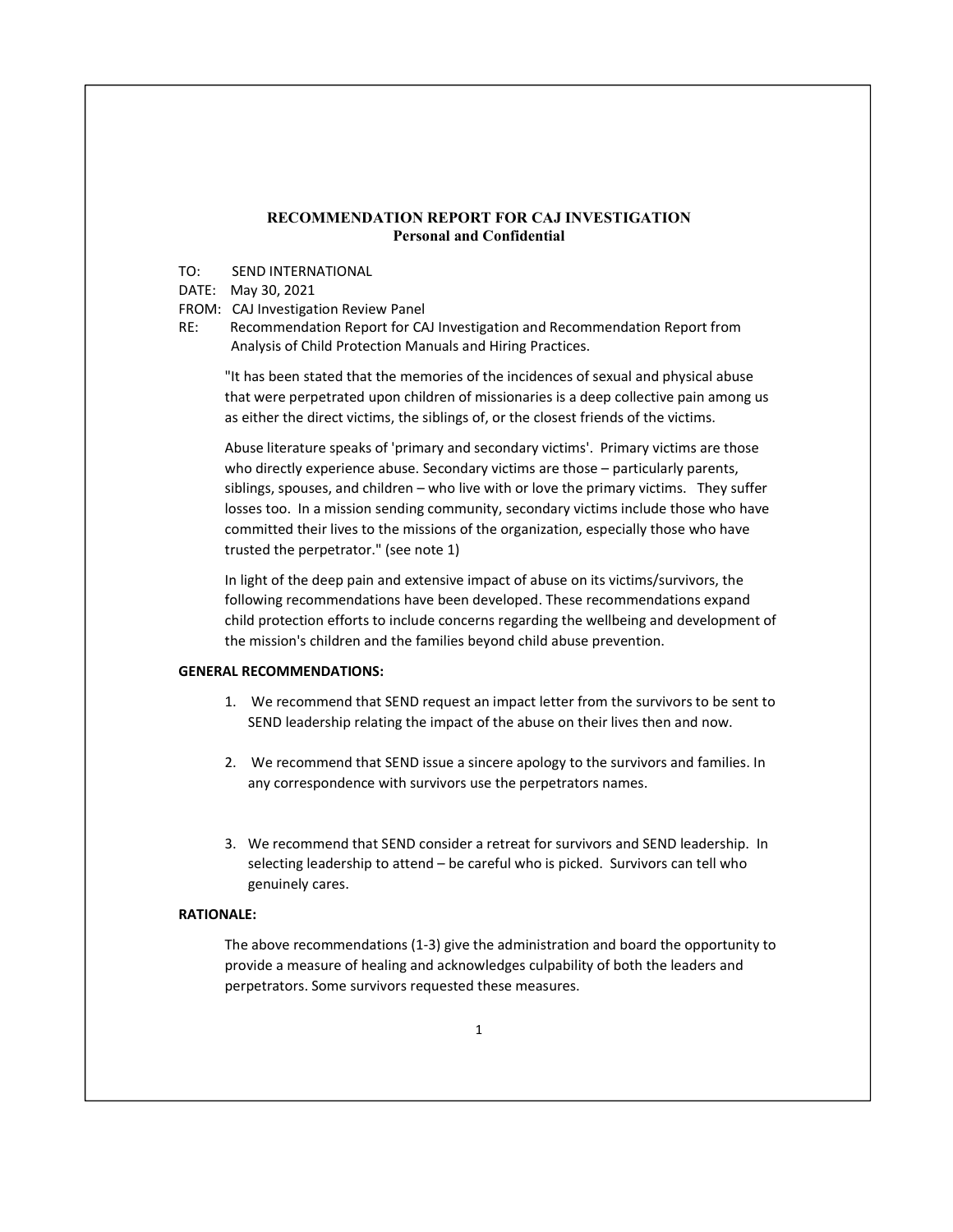- 4. We recommend SEND expand vetting of applicants to include mental health evaluations as needed. Applicant children should be included in the process (in an age appropriate way) their needs, development, expectations and understanding of hardships/challenges are important.
- 5. We recommend that SEND background checks include appropriate financial, law enforcement, and medical records releases.
- 6. We recommend that SEND give careful consideration in the hiring of "in country staff" and staff from other agencies and schools, if they are likely to have contact or access to children or responsibility for some aspect of childcare.
- 7. We recommend that SEND include the definition and signs, of grooming behaviors in the annual orientation with children and staff, Child Protection manuals, and Child Protection training.
- 8. We recommend SEND update this material for all in the mission, (including children with an age-appropriate content.) Proof of required training should be documented in personnel records.
- 9. We recommend that SEND establish and set aside a fund for counseling and member care resulting from child abuse regardless of the source, if SEND is the reason for exposure (mission service) to abuse.
- 10. We recommend that SEND develop a position for a designated and safe adult advocate (counselor) at school/dorm/base for students and parents to approach with issues of concern and receive counseling help. The advocate should not be related to any staff, dorm parent, or teacher.

RATIONALE (9, 10)<br>A respected and independent advocate demonstrates a clear commitment by SEND to missionary children safety and creates an effective means to prevent and respond to harm.

- 11. From (2013 Manual) We recommend SEND utilize online training, testing and recording of participants regarding Child protection; allowing updates.
- 12. We recommend SEND child protection training be annually for everyone, without exception, and especially with individuals working with children.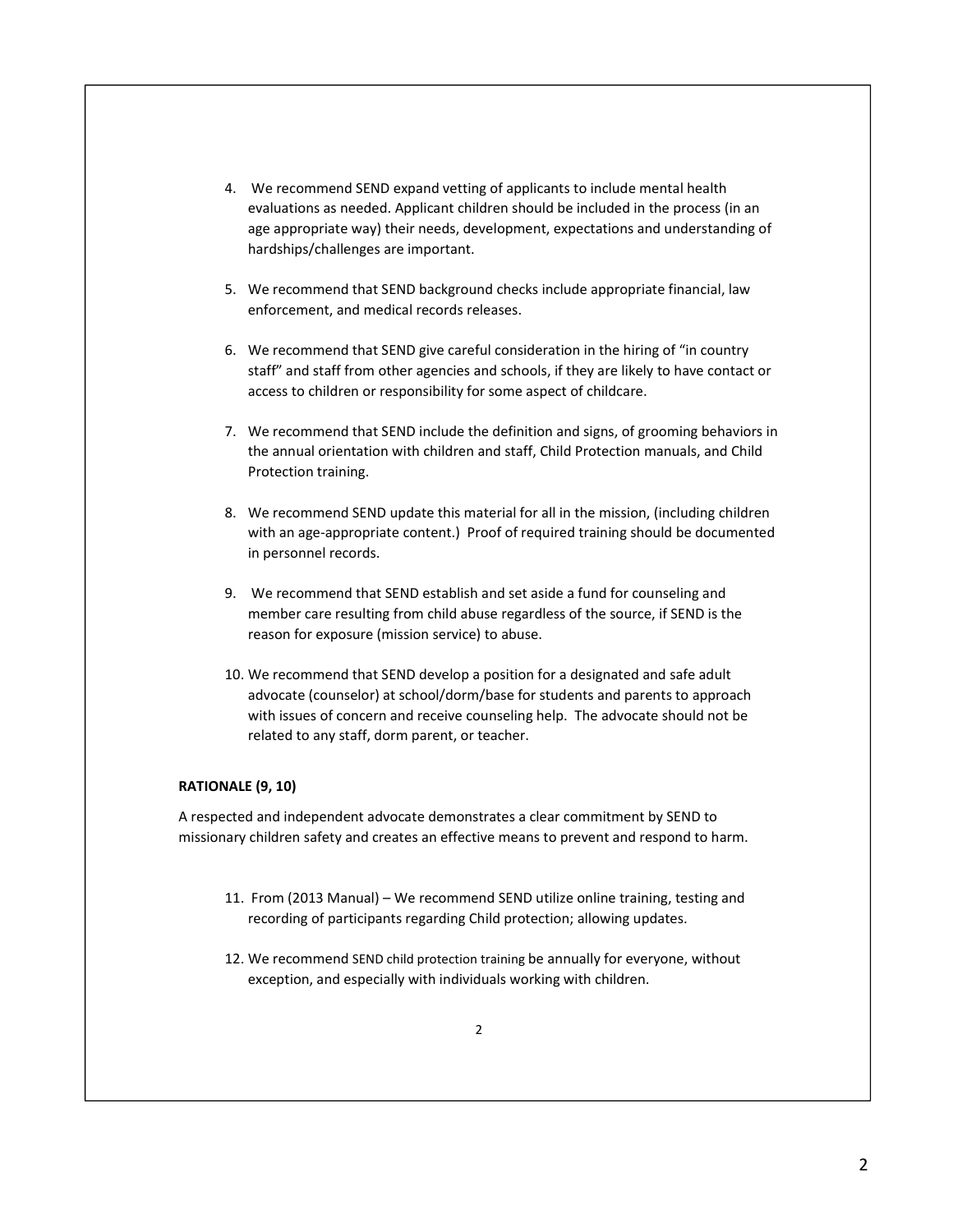- 13. We recommend that there should be only one Child Protection Training across the board for anyone working with children within SEND.
- 14. We recommend SEND develop an accountable way to use the SEND short term department to train and obtain background checks.
- 15. We recommend the Report Abuse form be presented at training and a simulation example be conducted at training.
- 16. We recommend SEND develop a separate Investigative Manual for use in the US and overseas investigations so procedures for independent investigations are consistent and complete across the board regardless of geographic location.
- 17. We recommend SEND add the definition of child-on-child abuse to the updated Child Protection Manual.

# SPECIFIC RECOMMENDATIONS FOR THE CHILD PROTECTON MANUAL (PAGES 8-10, 2012) AND SEND US CHILD PROTECTIO MANUAL (PAGES 2-3, 2013):

- 1. Physical abuse definition does not specify stabbing, choking, & hitting both documents do not include.
- 2. Sexual abuse SEND US (2013) does not include "indecent exposure"
- 3. Neglect (2012) specify "abandonment and psychological development"; (2013) include abandonment, lack of supervision, education, emotional needs.
- 4. Psychological abuse (2012 and 2013) fail to specify psychological harm, humiliating/abandoning or alleging to do so to people/things the child cares about, coercing to self-harm, excessive discipline that doesn't qualify as physical abuse. Also include favoritism in psychological abuse (the favoring of one person over others while others fall by the wayside – feel abandoned). The environment would be fair and more consistent across the board.
- 5. Bullying include in 2012 and 2013 manuals definition, how to recognize, etc. expectations when abuse allegations involve SEND personnel as alleged abusers¸ alleged victims, or witnesses.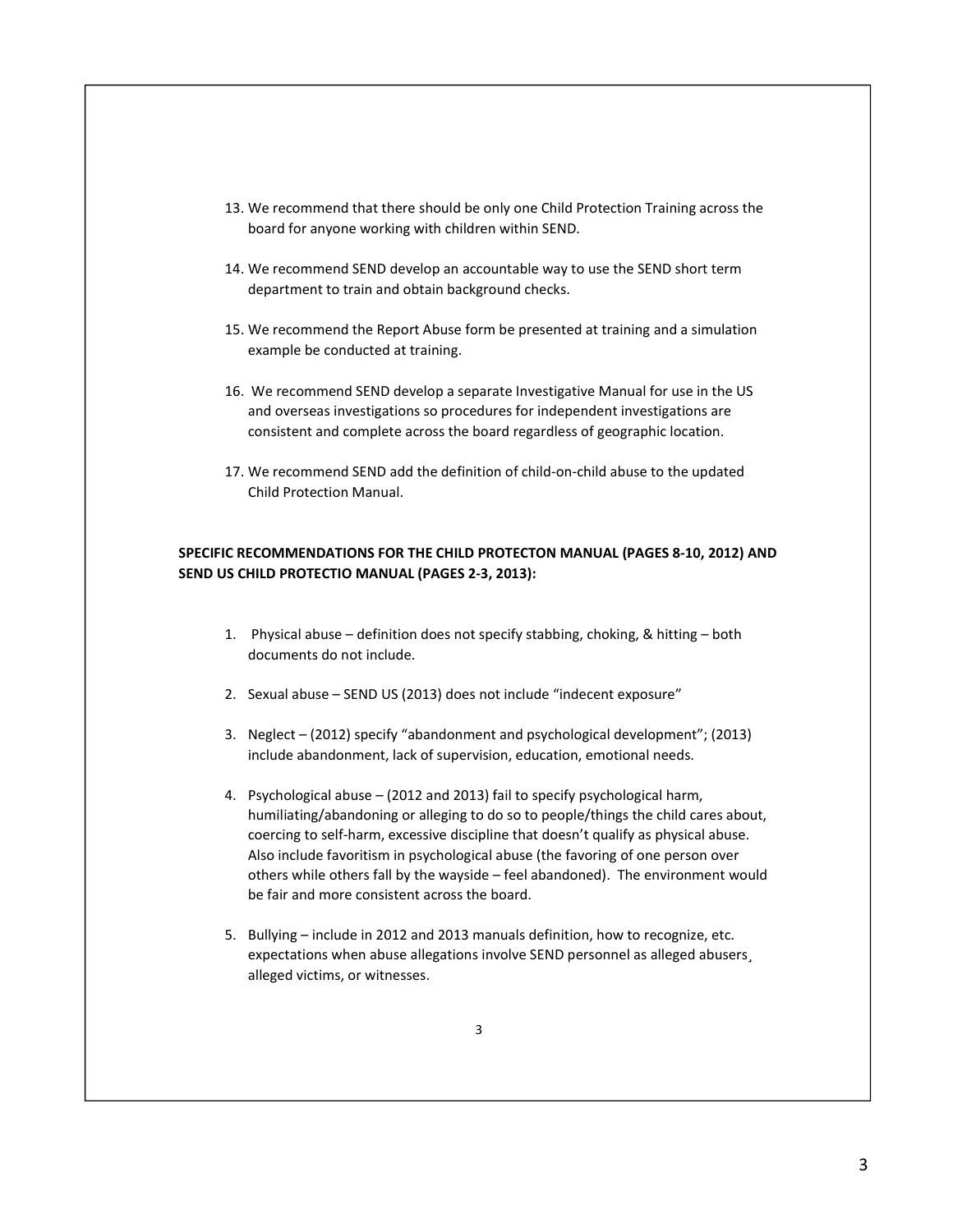- 6. Establish a line of communication for notifying other sending agencies if alleged survivor/abuser is involved – beginning with initial allegation stage and following through to findings/results.
- 7. Consider the use of an independent investigator from outside the organization.

## RATIONALE (#13)

 We see that SEND has made every effort to be thorough in the two SEND documents. The addition of these recommendations will make both manuals more in line with each other and convey the same message.

# ADDITIONAL COMMENTS/CONCERNS REGARDING ANALYSIS OF CHILD PROTECTION MANUALS AND HIRING PROCEDURES (EXHIBIT 1)

## SEND US CHILD PROTECTION MANUAL (2013) –

- 1. Recognizing child abuse there was not a list of indicators included in the manual.
- 2. There was not a list of those who are considered mandatory reporters.
- 3. Question who gets a copy of the final report? Who has the responsibility for the Action Plan? Do shareholders have input? Who facilitates the action plan and what does it look like?
- 4. With the Action Plan, what criteria does the Area Director use in holding parents' accountable? Does the Area Director receive training for this?
- 5. Youth events adequate number of adults (male and female), depending on the make-up of the youth group.
- 6. Minor children requiring interview; parents should be present or observe the interview (unless the parent is reason for interview). (page 12). SEND should consider using a person trained in interviewing children.
- 7. Report Abuse Form questions as to how long the preliminary report takes before deciding to proceed or dismiss allegations as not credible.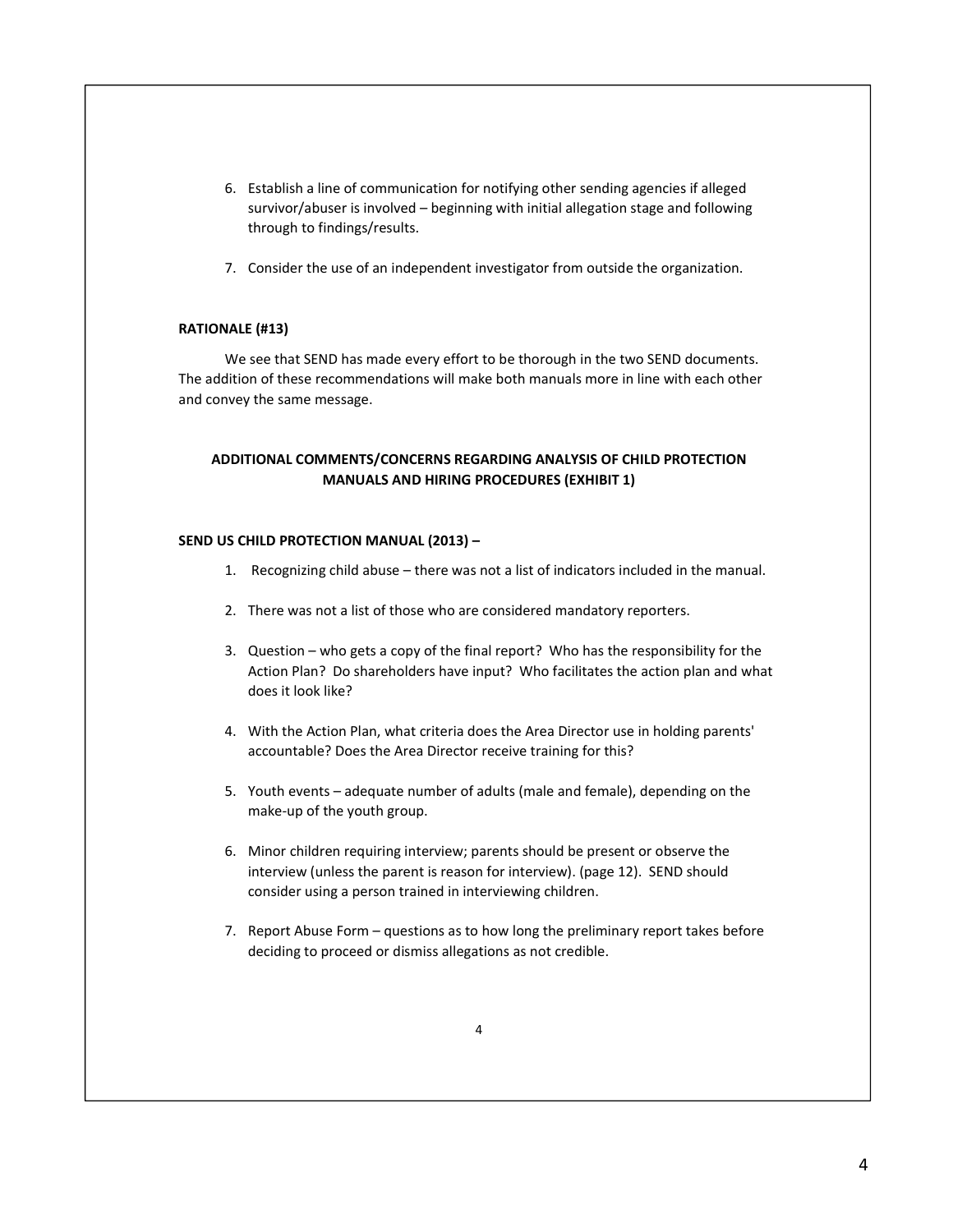### SEND Child Protection Policy and Procedures Manual (2012) –

- 1. Orientation on child abuse policies/reporting in countries outside the US.
- 2. Bold the following
	- a. Page 17 Right to Confront Accusers However, SEND does not allow victims to be confronted by the alleged abuser at any time during the investigative process.
	- **b.** Page  $19$  last paragraph in blue box bold it.
	- c. Page 22 Internal Investigation Process (1st paragraph) Bold Confidentiality is paramount in order to protect the alleged victim, the alleged offender, and to prevent gossip.
	- d. Pages 23 and 24 bold sentences in yellow.
- 3. Section VI Appendix I assume these are included in orientation.

## HIRING PROCESS:

I do believe that the process is lengthy and thorough. It is a long process where references are contacted and a thorough background check is executed.

### TRAINING:

It seems that training is offered "regularly" as soon as individuals are appointed, hired, or volunteer, and then retrained "no less than 5 years thereafter". Recommendations are listed as to how often training should be done and that the training should be consistent across the board for anyone working with children within SEND.

Of concern is volunteers who go directly to the field to serve with teams they support from churches. If not vetted by SEND's Short-Term department, they do not receive training and sometimes do not have background checks. (See Recommendation #14)

## INTERNAL INVESTIGATION PROCESS (SEND US CHILD PROTECTION MANUAL, 2013 – pgs. 6-10)

- 1. Page 6 B last line in paragraph The Investigative Team should include independent investigators from outside SEND,
- 2. Page 7 Conclusion of investigation who gets a copy of the report? Who administers the Action Plan and what does it look like?